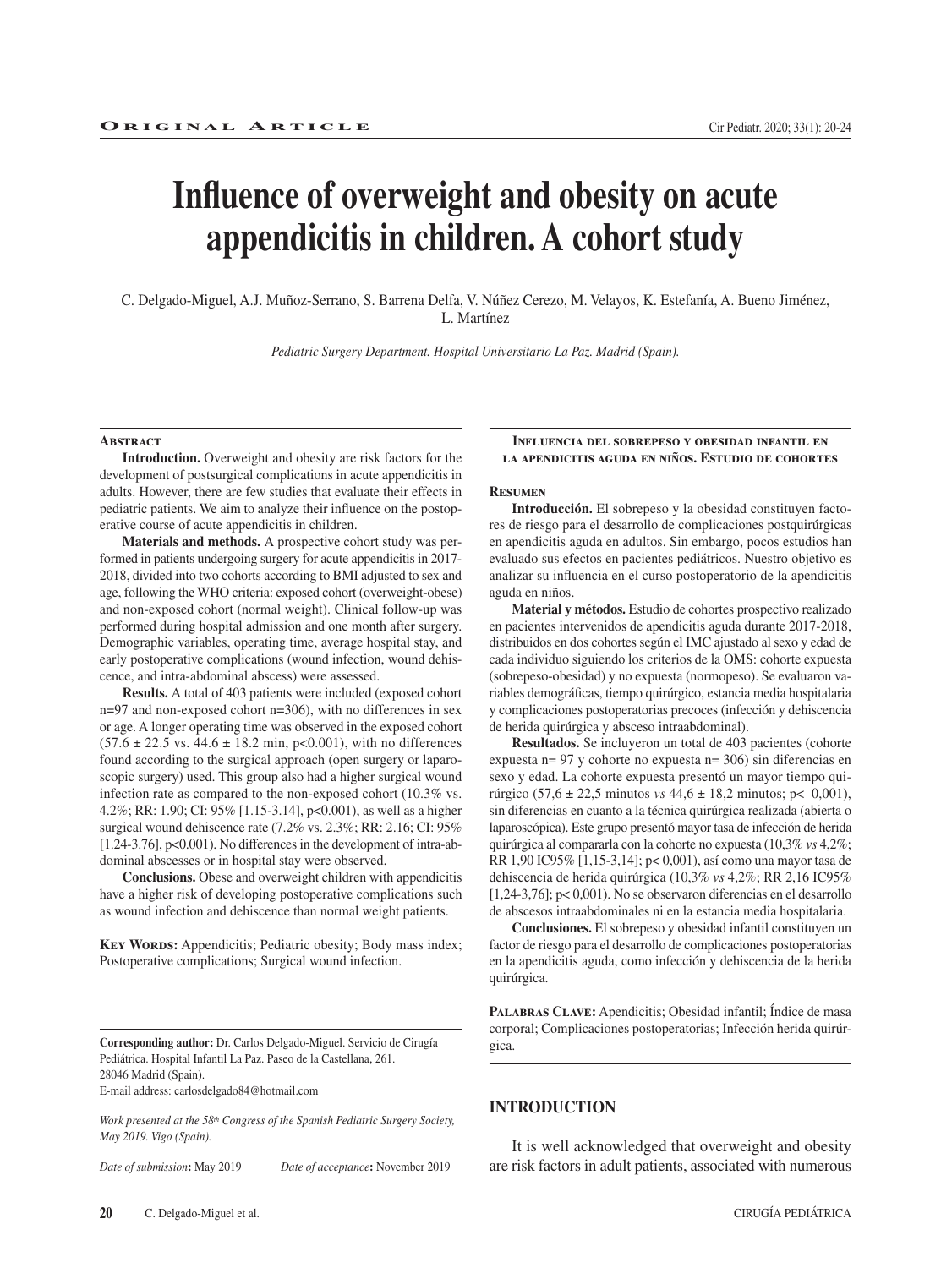potential comorbidities, including respiratory disorders, high blood pressure, and diabetes<sup>(1)</sup>. Surgical procedures in these patients tend to be more complex owing to their greater technical and anesthetic difficulty, since anatomical references are more difficult to visualize, difficult airway is more frequent, and aspiration risk is higher due to a greater gastric residual volume(2). In addition, the excess of visceral adipose tissue in these patients brings about a pro-inflammatory status which causes metabolic alterations that may impact postoperative immune response and explain some postsurgical complications(3).

Numerous studies have demonstrated a higher incidence of postsurgical complications in obese patients, such as surgical wound infection and dehiscence $(4)$ , as well as increased mean hospital stay<sup>(5)</sup>. This impact on comorbidity has been studied in various surgical pathologies, such as acute appendicitis, since it is the most frequent surgical emergency in all age and sex groups $(6)$ .

However, the literature about overweight and obesity effects in pediatric abdominal surgery is scarce as compared to that about adult patients. Few studies have assessed the relationship between body mass index (BMI) and postoperative complications in pediatric patients, sometimes with little conclusive results $(7)$ , and barely applicable to other patients due to the sample's size $(8)$ . In addition, most studies are retrospective, with no prospective studies found in the literature reviewed up until now, which makes it difficult to extrapolate the results achieved. Furthermore, complication rates in children are low, so more extensive studies are required to note any potential difference<sup>(9)</sup>.

The objective of this study is to analyze overweight and obesity's influence on acute appendicitis in children, so as to quantitatively analyze their effect on clinical course and postsurgical complications.

## **MATERIALS AND METHODS**

A prospective cohort study was carried out in patients undergoing surgery for acute appendicitis in our healthcare facility between January 2017 and December 2018. The BMI of each patient was calculated by dividing weight – in kilograms – by size squared – in meters  $(BMI = weight[kg]/$ size[m]<sup>2</sup>). Patients were distributed in two cohorts according to BMI adjusted to the sex and age of each subject using the World Health Organization's criteria: an exposed cohort, made up of patients with overweight-obesity at admission, and a non-exposed cohort, made up of patients with normal weight at admission.

Demographic variables (age and sex), evolution time (hours), surgical approach (open or laparoscopic), operating time (minutes), intra-operative diagnosis (phlegmonous acute appendicitis, gangrenous acute appendicitis, peritonitis, white acute appendicitis), mean hospital stay (days), and early postsurgical complications, defined according to the USA Centers for Disease Control and Prevention's  $criterion(10) - surgical$  wound infection (any infection associated with the surgical procedure developing at the incision or its surroundings during the first 30 postoperative days), surgical wound dehiscence (any opening of the surgical incision not complying with surgical wound infection criteria), and intra-abdominal abscess (presence of purulent material within the abdominal cavity) – were assessed.

All patients undergoing surgery for acute appendicitis over that period who voluntarily accepted to participate in the study and those whose legal representatives' authorization was obtained were included. Exclusion criteria were denial to participate in the study and lack of data regarding any of the variables studied. Follow-up during admission in the study patients was carried out, with a subsequent external check-up one month following the surgical procedure.

Regarding the statistical analysis, continuous variables were expressed as mean and standard deviation. In order to check whether variables were normally distributed or not, Kolmogorov-Smirnoff and Shapiro-Wilk tests were used. For normally distributed continuous variables, a T of Student test of independent samples was carried out, and for non-normally distributed continuous variables, the Mann-Whitney test was used. Discrete variables were expressed as frequency and percentage, and they were analyzed using the Chi square test – or the Fisher test when the first could not be used. Relative risks (RR) were calculated with 95% confidence intervals. All statistical calculations were performed using two-tailed tests, statistical signification being established with a p<0.05 value. Data were collected using Microsoft Excel, version 2010 (Redmond, WA, USA), and analyzed using SPSS Statistic, version 22 (Chicago, IL, USA).

## **RESULTS**

Over the 2017-2018 period, a total of 598 patients with acute appendicitis were operated on in our healthcare facility, 403 of whom were eventually included in the study, with a median follow-up of 30 days post surgical procedure. 97 were included in the exposed cohort (overweight-obesity), and 306 in the non-exposed cohort (normal weight). Figure 1 features the flow diagram of study patients. Table 1 features the demographic characteristics of both groups.

No differences in clinical evolution time between groups were noted. However, the exposed cohort had longer operating times  $(57.6 \pm 22.5 \text{ minutes vs. } 44.6 \pm 18.2 \text{ m}$ minutes;  $p<0.001$ ), with the laparoscopic approach being more frequently used than in the non-exposed cohort (54.6% vs. 22.5%; p<0.001). No differences in intra-operative diagnosis between groups were observed. Mean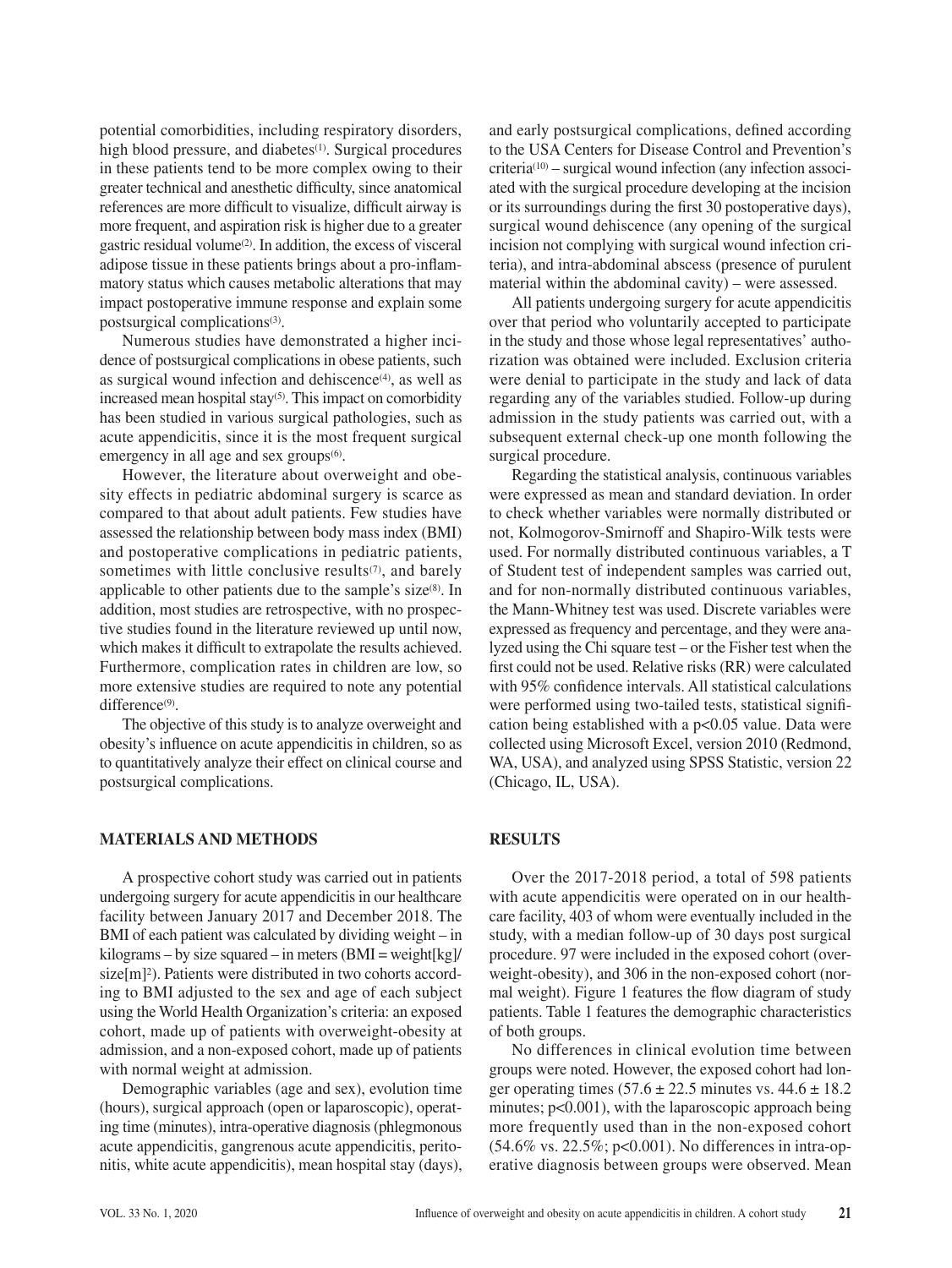

Figure 1. Flow diagram.

hospital stay was longer in the exposed cohort  $(3.6 \pm 2.8)$ days vs.  $3.2 \pm 2.9$  days), with no statistically significant differences between groups ( $p = 0.344$ ). Table 2 features the clinical and intra-operative characteristics.

Regarding postsurgical complications, overweight and obese patients had a higher surgical wound infection rate as compared to normal weight patients (10.3% vs*.* 4.2%; RR: 1.90; CI: 95% [1.15-3.14]; p<0.001), as well as a higher surgical wound dehiscence rate (7.2% vs. 2.3%; RR: 2.16; CI: 95% [1.24-3.76]; p<0.001). Intra-abdominal abscess occurrence was similar in both groups, with no

| Table 1. | Demographic characteristics. |
|----------|------------------------------|
|----------|------------------------------|

|               | Overweight-Obesity<br>$(n = 97)$ | Normal weight<br>$(n = 306)$ | p value |
|---------------|----------------------------------|------------------------------|---------|
| Age           | $10.1 \pm 3.2$                   | $10.1 \pm 3.2$               | 0.945   |
| <b>Sex</b>    |                                  |                              |         |
| <b>Male</b>   | 64 (66%)                         | 185 (60.5%)                  | 0.329   |
| <b>Female</b> | 33 (34%)                         | 121 (39.5%)                  |         |
|               |                                  |                              |         |

significant differences (5.2% vs. 5.3%;  $p = 0.97$ ). When performing a group stratification according to the surgical approach used – open or laparoscopic appendectomy –, no significant differences were found in the incidence of these complications, as demonstrated in Table 3, which features complications after open appendectomy, and in Table 4, which features complications after laparoscopic appendectomy.

## **DISCUSSION**

Our study demonstrated longer operating times and a longer hospital stay in overweight and obese patients undergoing surgery for acute appendicitis, as well as a higher surgical wound infection and dehiscence rate as compared to normal weight patients.

These results are similar to those achieved by Davies et al., who retrospectively analyzed 282 patients with acute appendicitis, and observed that obese children required

| Table 2.<br>Clinical and intra-operative characteristics. |                                 |                                  |                              |         |  |
|-----------------------------------------------------------|---------------------------------|----------------------------------|------------------------------|---------|--|
|                                                           |                                 | Overweight-Obesity<br>$(n = 97)$ | Normal weight<br>$(n = 306)$ | p       |  |
|                                                           | <b>Evolution time (hours)</b>   | $26.84 \pm 28.62$                | $28.29 \pm 27.34$            | 0.176   |  |
|                                                           | <b>Operating time (minutes)</b> | $57.57 \pm 22.53$                | $44.60 \pm 18.19$            | < 0.001 |  |
|                                                           | Intra-operative diagnosis       |                                  |                              |         |  |
|                                                           | $\cdot$ Phlegmonous             | 58 (59.8%)                       | $188(61.5\%)$                | 0.770   |  |
| $\cdot$ Gangrenous                                        |                                 | $33(34.1\%)$                     | 78 (25.5%)                   | 0.512   |  |
| · Peritonitis                                             |                                 | $4(4.1\%)$                       | $35(11.4\%)$                 | 0.054   |  |
| · White                                                   |                                 | 2(2%)                            | $5(1.6\%)$                   | 0.873   |  |
|                                                           | <b>Hospital stay (days)</b>     | $3.43 \pm 2.75$                  | $3.29 \pm 2.87$              | 0.344   |  |

#### **Table 3. Postsurgical complications stratified according to the surgical approach used. Open appendectomies.**

|                                 | Overweight-obesity<br>$(n = 53)$ | Normal weight<br>$(n = 237)$ |       | $RR (CI: 95\%)$    |
|---------------------------------|----------------------------------|------------------------------|-------|--------------------|
| <b>Surgical wound infection</b> | $5(9.4\%)$                       | $10(4.2\%)$                  | 0.248 | $2.24(080,-6.27)$  |
| Surgical wound dehiscence       | $4(7.5\%)$                       | $5(2.1\%)$                   | 0.327 | $3.58(0.99-12.87)$ |
| Intra-abdominal abscess         | $3(5.7\%)$                       | $13(5.5\%)$                  | 0.082 | $1.03(0.30-3.76)$  |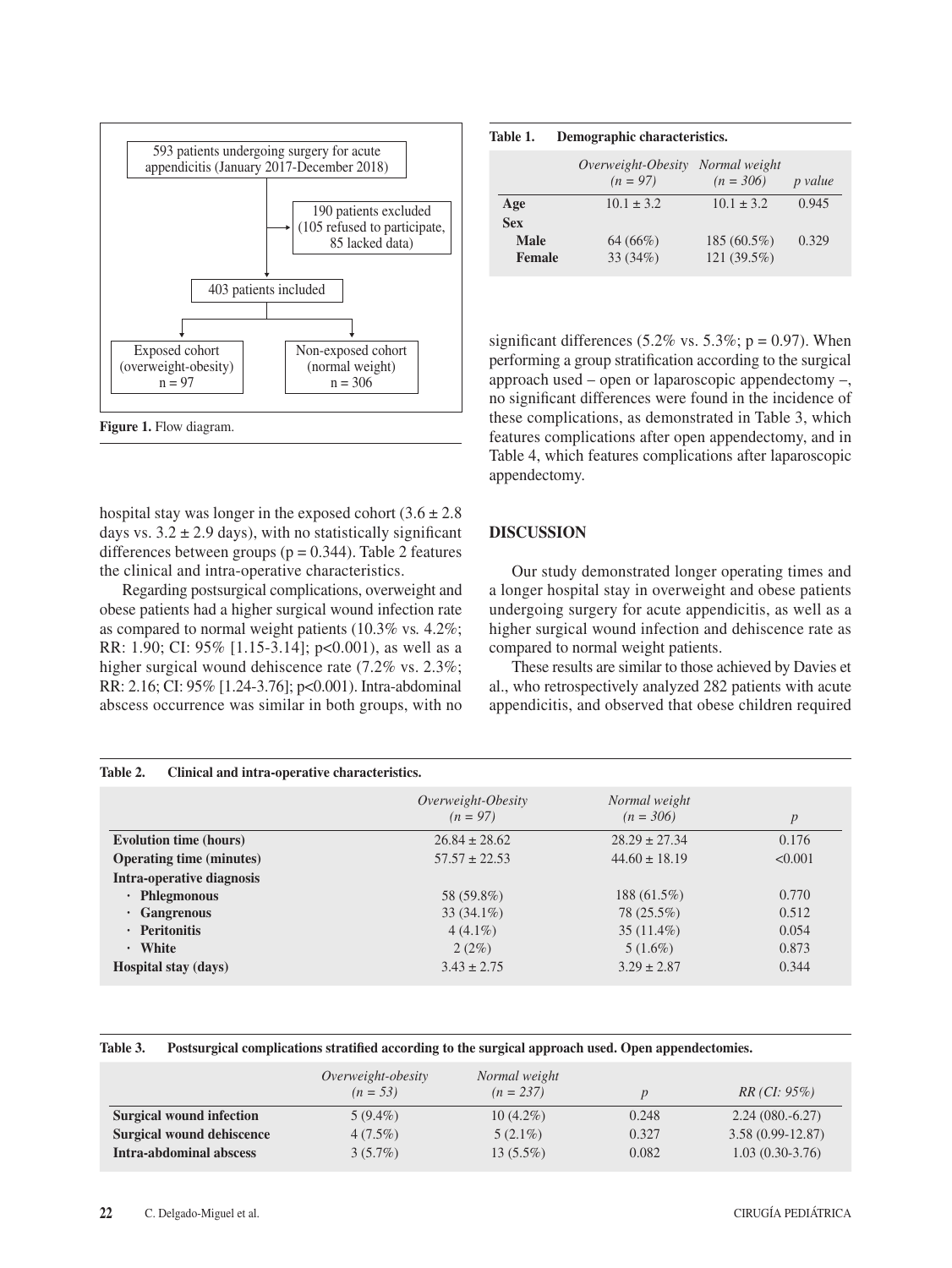|                                  | Overweight-obesity<br>$(n = 44)$ | Normal weight<br>$(n = 69)$ |       | RR (CI: 95%)       |
|----------------------------------|----------------------------------|-----------------------------|-------|--------------------|
| <b>Surgical wound infection</b>  | $5(11.4\%)$                      | $3(4.3\%)$                  | 0.252 | $2.61(0.66-10.39)$ |
| <b>Surgical wound dehiscence</b> | $3(6.8\%)$                       | $2(2.9\%)$                  | 0.355 | $2.35(0.41-13.52)$ |
| Intra-abdominal abscess          | $2(4.5\%)$                       | $3(4.3\%)$                  | 0.233 | $1.05(0.18-6.01)$  |

**Table 4. Postsurgical complications stratified according to the surgical approach used. Laparoscopic appendectomies.**

longer operating times and a longer hospital stay<sup>(5)</sup>. Witt et al. noted a higher frequency in the occurrence of postsurgical complications with BMI increases (4.5% in normal weight patients, 5.3% in overweight patients, 5.7% in obese patients, and 7.3% in morbid obesity patients;  $p = 0.014$ )<sup>(9)</sup>. The multivariate analysis demonstrated a quadratic relationship between BMI percentile and increased frequency of surgical wound infection, unscheduled tracheal intubation, and longer operating times.

In our series, BMI does not seem to impact acute appendicitis evolution times or intra-operative diagnosis. These results are consistent with those achieved by Timmerman et al., who analyzed 457 patients undergoing surgery for acute appendicitis classified according to BMI, with no differences in intra-operative appendicular involvement<sup>(11)</sup>. Obese patients had longer hospital stays and more postsurgical complications, although not statistically significant probably due to the small sample size of obese patients.

Our study is the first to quantify overweight and obesity effects on postsurgical complications, with the relative risk of developing surgical wound infection or dehiscence doubling as compared to normal weight patients. These data are similar to those achieved by Blackwood et al., who analyzed 1,380 surgical wound infections in 66,671 pediatric patients undergoing surgery, and noted a higher prevalence in overweight and obese patients<sup>(12)</sup>. Pediatric general surgery (3.6%) and cardiothoracic surgery (2.5%) had the highest rates of surgical wound infection, with appendectomy being the most commonly associated procedure.

Recently, Michailidou et al. studied postsurgical complications after laparoscopic appendectomy in 2,812 pediatric patients in the National Program for Pediatric Surgical Quality Improvement's set of data<sup>(13)</sup>. When comparing obese patients with non-obese patients, no differences in the development of complications were found, but obese patients required longer operating times. These results are similar to those from our study, where the stratified analysis according to the surgical approach used did not find any differences regarding complications between laparoscopic appendectomies in both groups.

Garey et al. compared the occurrence of intra-abdominal abscess in patients undergoing surgery for appendicular peritonitis, the proportion being largely higher in obese patients – up to 35% vs. 15% in normal weight patients<sup>(8)</sup>. In our study, no differences in the development of intra-abdominal abscess between groups were noted, probably due to the low level of occurrence. The results from our study demonstrate that overweight and obesity have a negative impact on surgical patients, so pediatric surgeons should be aware of and try to minimize them.

Our study does have one limitation – the reduced participation of patients diagnosed with acute appendicitis in our healthcare facility between 2017 and 2018, with a final inclusion rate of 67% of the total of patients undergoing surgery over that period of time. The primary reason for this is parents refused to let their children participate in the study.

In conclusion, this is the first prospective study allowing overweight and obesity's impact on acute appendicitis' clinical course and postsurgical complications to be quantified. Therefore, it can help implement preventive measures regarding increased obesity in the pediatric population.

# **REFERENCES**

- 1. Hawn MT, Bian J, Leeth RR, Ritchie G, Allen N, Bland KI, et al. Impact of obesity on resource utilization for general surgical procedures. Ann Surg. 2005; 241: 821-6.
- 2. Choban PS, Flancbaum L. The impact of obesity on surgical outcomes: a review. J Am Coll Surg. 1997; 185: 593-603.
- 3. Doyle SL, Lysaght J, Reynolds JV. Obesity and post-operative complications in patients undergoing non-bariatric surgery. Obes Rev. 2010; 11: 875-86.
- 4. Dindo D, Muller MK, Weber M. Obesity in general elective surgery. Lancet. 2003; 362: 577.
- 5. Davies D, Yanchar N. Appendicitis in the obese child. J Pediatr Surg. 2007; 42: 857-61.
- 6. Ferris M, Quan S, Kaplan BS, Molodecky N, Ball CG, Chernoff GW, et al. The global incidence of appendicitis: a systematic review of population based studies. Ann Surg. 2017; 266: 237- 41.
- 7. Garey CL, Laituri CA, Keckler SJ, Ostlie DJ, Stagg HW, Little DC, et al. Laparoscopic cholecystectomy in obese and non-obese children. J Surg Res. 2010; 163: 299-302.
- 8. Garey CL, Laituri CA, Little DC, Ostlie DJ, St Peter SD. Outcomes of perforated appendicitis in obese and nonobese children. J Pediatr Surg. 2011; 46: 2346-8.